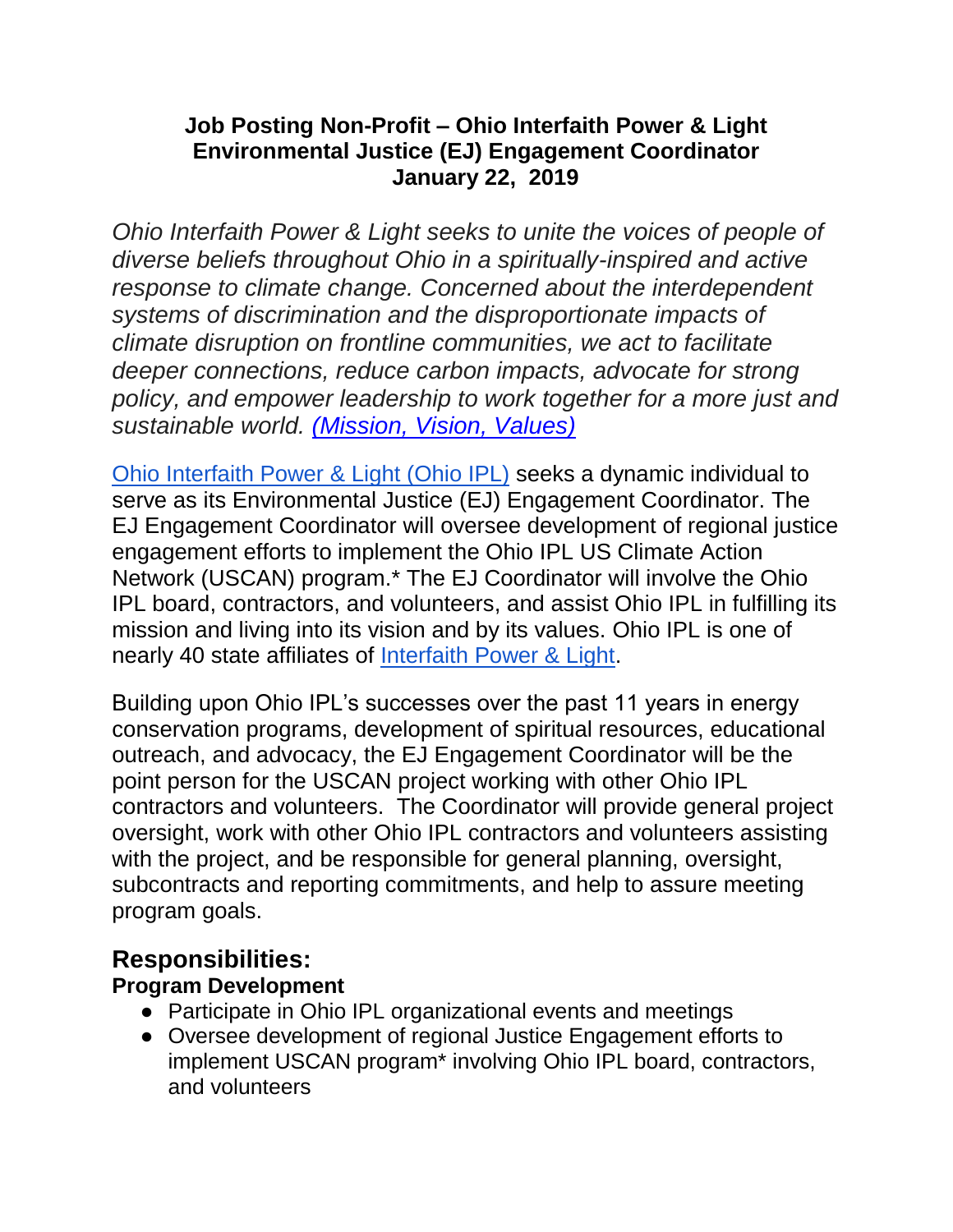• Assure meeting project goals, oversight and reporting commitments

## **Movement Building**

- Develop new partnerships within regions to support Action Team efforts in the areas of food justice, energy justice, and land and water iustice
- Oversee development of grassroots organizing and movement building through provision of annual Be The Spark (BTS) Train the Trainer sessions in Ohio
- Identify and develop new partnerships with faith communities within regions for all Ohio IPL programming (educational, stewardship, organizing, advocacy, etc.)
- Conduct climate conversations and assist in regional outreach and movement building
- Develop rapid response advocacy capabilities within regions and follow advocacy priorities

## **Communications**

- Speak on behalf of Ohio IPL
- Represent Ohio IPL on USCAN building grassroots organizing team/and USCAN meetings in support of the project

# **Qualifications:**

We seek candidates who have an active faith commitment to protect people and planet from climate disruption, who seek to promote justice for all of God's creation, and who will foster the diversity of our work. Experience with non-profit organizations, diverse faith communities, climate change and sustainable energy, environmental justice, project development and oversight, training, movement building and organizing, and advocacy are all important. We understand that some excellent candidates might need to learn on the job about one or more of these areas.

## **Job Specific Competencies**

Excellent written and oral communication skills are critical. Ability to represent Ohio IPL with confidence and sensitivity to a variety of audiences (all ages and backgrounds) and in varying situations.

## **Computer Skills**

Familiarity with social media, Google Docs, Word, Excel required.